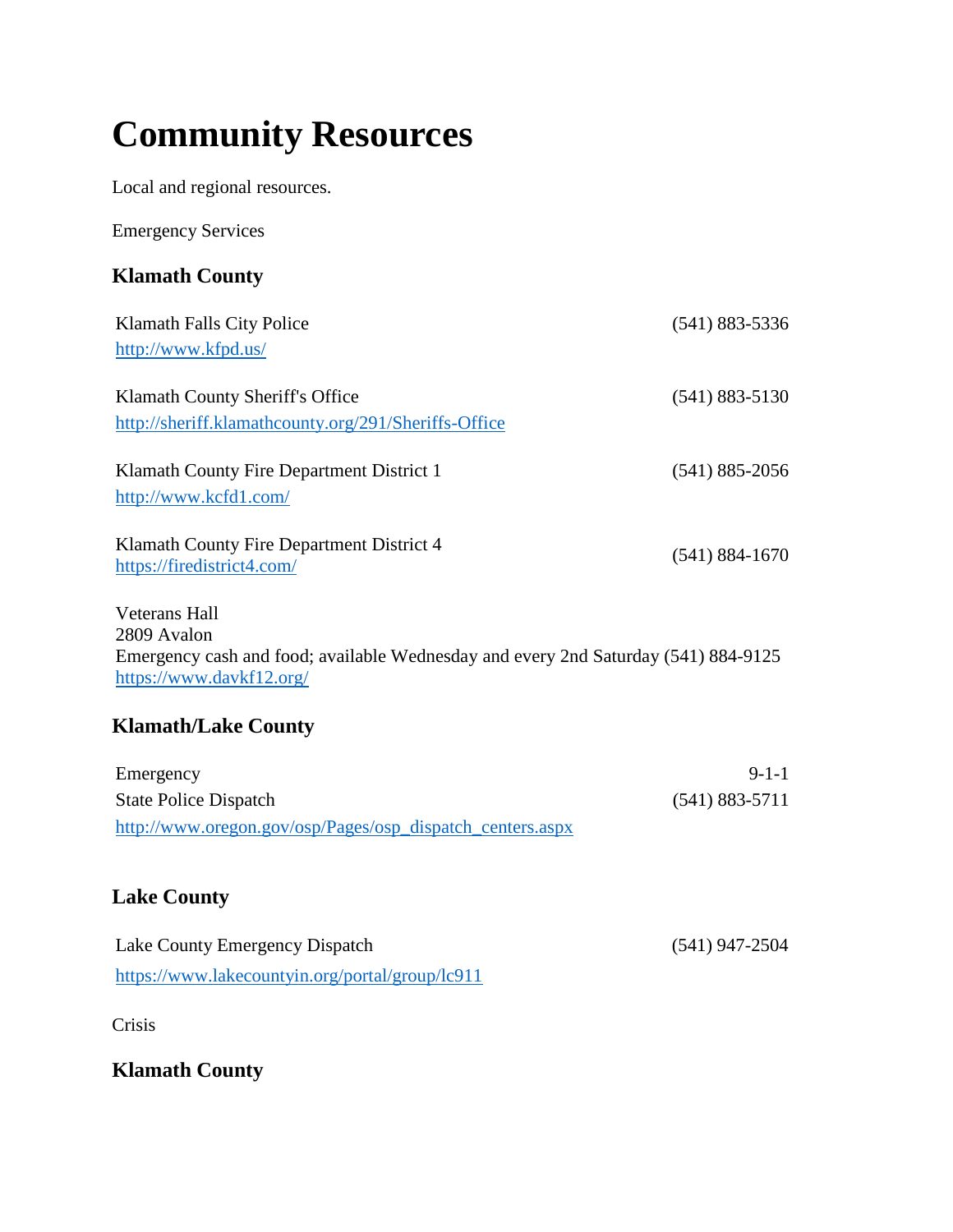| <b>American Red Cross Natural Disaster Relief</b>                                                      |                        |
|--------------------------------------------------------------------------------------------------------|------------------------|
| http://www.redcross.org/                                                                               | $(541) 884 - 4125$     |
| Child Welfare Report Child Abuse                                                                       |                        |
| https://www.klamathcounty.org/253/Protective-Services                                                  | $(541) 883 - 5570$     |
|                                                                                                        |                        |
| Crisis Helpline<br>https://martashouse.org/                                                            | $(541) 884 - 0390$     |
| Klamath Co. Mental Health, Mental health related crisis                                                |                        |
| https://www.kbbh.org/                                                                                  | $(541) 882 - 1030$     |
|                                                                                                        |                        |
| The Klamath Tribes Healing Winds Hotline<br>http://klamathtribes.org/administration/natural-resources/ | (800) 524-9787 ext.173 |
|                                                                                                        |                        |
| <b>Sky Lakes Medical Center</b><br>https://www.skylakes.org/                                           | $(541) 883 - 6176$     |
|                                                                                                        |                        |
| <b>Lake County</b>                                                                                     |                        |
| Child Welfare, Report child abuse                                                                      |                        |
| https://www.childwelfare.gov/topics/responding/reporting/                                              | $(541)$ 947-2273       |
| Lake County Crisis Center                                                                              |                        |
| http://lakecountycrisiscenter.org/                                                                     | $(541)$ 947-2449       |
| Lake County Mental Health                                                                              |                        |
| http://www.lakecountyor.org/                                                                           | $(541)$ 947-6021       |
|                                                                                                        |                        |
| Mental health related crisis New Beginnings Intervention Center (Mon-Thur,<br>8am-4pm)                 | $(541) 576 - 3009$     |
| New Beginnings Intervention Center 24 Hour Hotline                                                     | $(800)$ 850-4838       |
| <b>Shelters</b>                                                                                        |                        |
| https://www.newbeginningsinterventioncenter.com/                                                       |                        |

**Klamath County**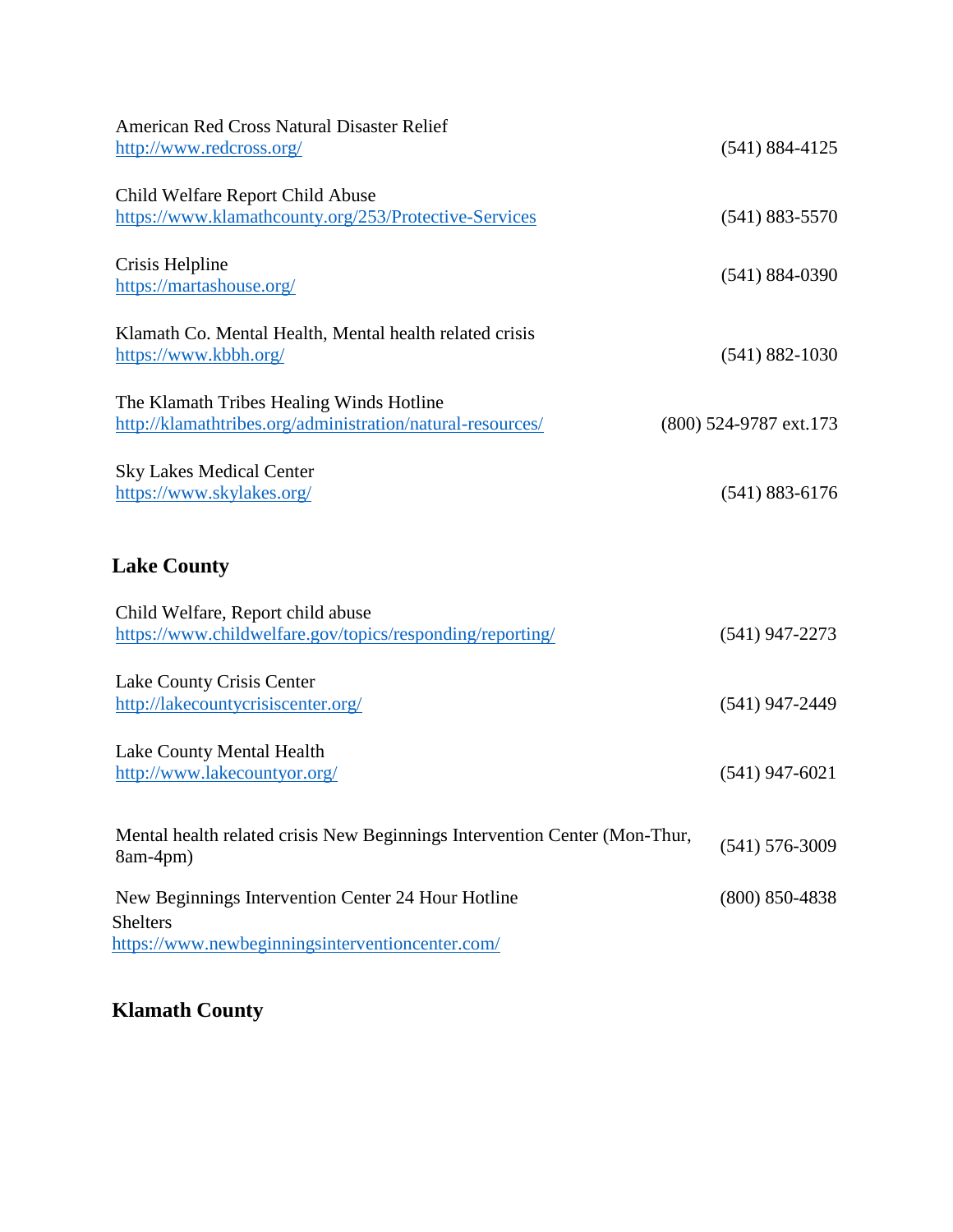| <b>Exodus House</b>                                                         |                                                |
|-----------------------------------------------------------------------------|------------------------------------------------|
| Emergency shelter for teens (ages 10 - 17)                                  |                                                |
| http://integralyouthservices.org/what-we-                                   | $(541) 884 - 2319$                             |
| do/outreach-programs/exodus-house/                                          |                                                |
|                                                                             |                                                |
| Klamath Falls Gospel Mission                                                |                                                |
| http://www.kfallsmission.org/index.php                                      | $(541) 882 - 4895$                             |
|                                                                             |                                                |
| The Klamath Tribes Healing Winds Hotline                                    |                                                |
| http://klamathtribes.org/administration/natural-                            | $(800)$ 524-9787                               |
| resources/                                                                  |                                                |
|                                                                             |                                                |
| Marta's House (Crisis Center) Shelter for                                   |                                                |
| women and children fleeing domestic violence                                | $(541)$ 884-0390, $(541)$ 883-7273, 1-800-452- |
| https://martashouse.org/                                                    | 3669                                           |
|                                                                             |                                                |
|                                                                             |                                                |
| <b>Lake County</b>                                                          |                                                |
|                                                                             |                                                |
| Lake Co. Crisis Center Shelter vouchers for women fleeing domestic violence |                                                |
| http://lakecountycrisiscenter.org/                                          | $(800)$ 338-7590                               |
|                                                                             |                                                |
| New Beginnings Intervention Center                                          |                                                |
| https://www.newbeginningsinterventioncenter.com/                            | $(541)$ 576-3009                               |
|                                                                             |                                                |
| New Beginnings Intervention 24 Hour Hotline                                 |                                                |
| https://www.newbeginningsinterventioncenter.com/                            | $(800)$ 850-4838                               |
|                                                                             |                                                |
| Medical/Health                                                              |                                                |
|                                                                             |                                                |
| <b>Klamath County</b>                                                       |                                                |
|                                                                             |                                                |
| <b>Basin Immediate Care</b>                                                 |                                                |
| http://basinimmediatecare.com/                                              | $(541) 883 - 2337$                             |
|                                                                             |                                                |
| <b>Cascade East Family Practice</b>                                         |                                                |
| http://www.ruralresidency.com/                                              | $(541) 885 - 6733$                             |
|                                                                             |                                                |
|                                                                             |                                                |
| Chiloquin Open Door                                                         |                                                |
| https://www.klamathopendoor.org/                                            | $(541) 783 - 2292$                             |
|                                                                             |                                                |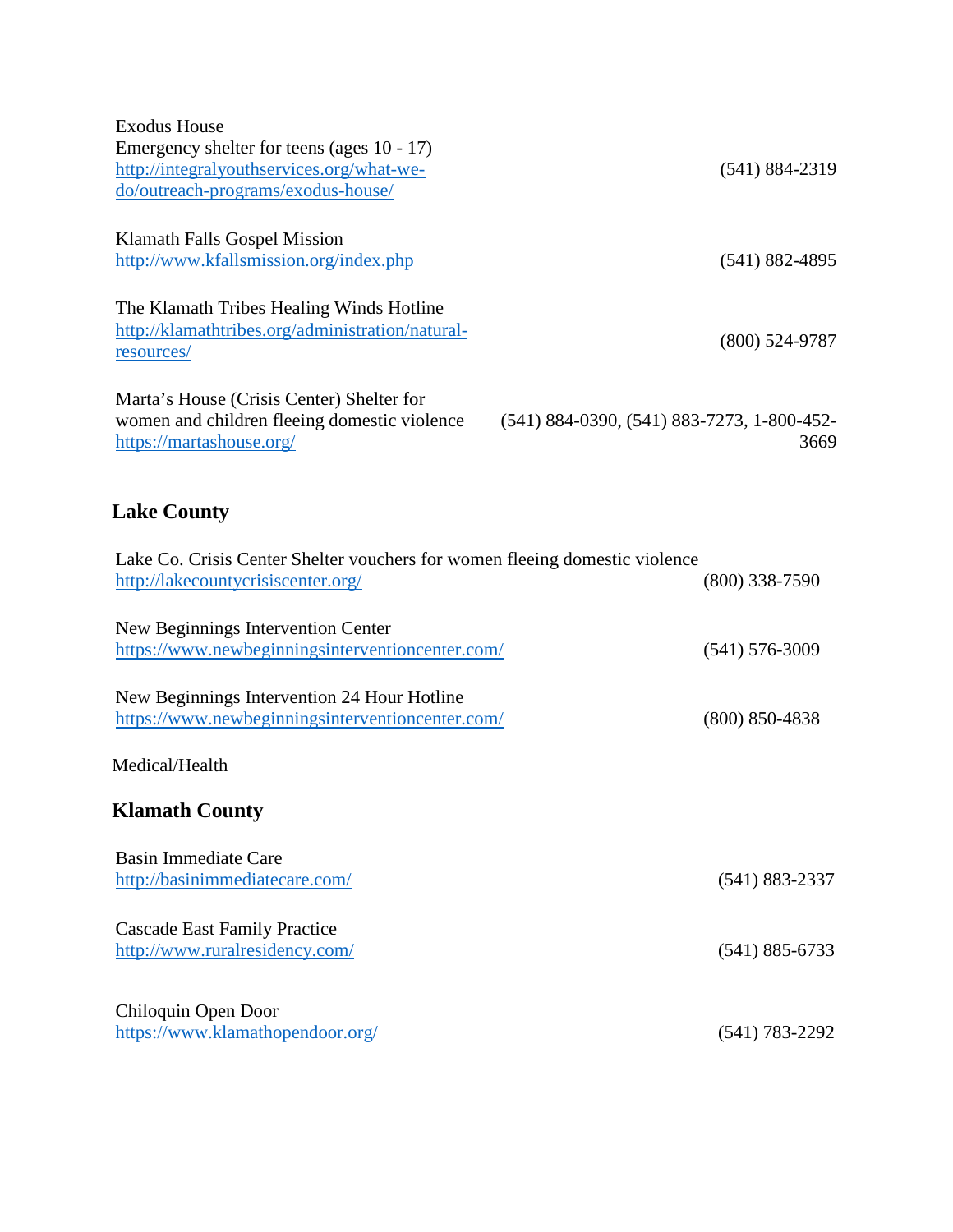| Klamath Co. Health Dept.<br>http://www.klamathcounty.org/378/Public-Health                                                                                                                         | $(541) 882 - 8846$ |
|----------------------------------------------------------------------------------------------------------------------------------------------------------------------------------------------------|--------------------|
| Klamath Family Open Door Clinic<br>Oregon Health Plan and CAL-Med Accepted<br>https://www.klamathopendoor.org/                                                                                     | $(541)$ 851-8110   |
| Klamath Tribal Health and Family Services<br>http://www.klamathtribalhealth.org/                                                                                                                   | $(541) 882 - 1487$ |
| <b>Veterans Clinic</b><br>Monday through Friday 8 am - 4:30 pm<br>https://www.va.gov/directory/guide/facility.asp?ID=5127                                                                          | $(541)$ 273-6206   |
| <b>Lake County</b>                                                                                                                                                                                 |                    |
| Lake Co. Public Health<br>Oregon Health Plan accepted<br>Monday, Tuesday, Friday 8:30 am - 5 pm;<br>Wednesday and Thursday 8 am - 5 pm<br>http://www.lakecountyor.org/government/public_health.php | $(541)$ 947-6045   |
| Lake Co. District Hospital<br>http://www.lakehealthdistrict.org/                                                                                                                                   | $(541)$ 947-2114   |
| <b>Inner Court Family Center</b>                                                                                                                                                                   | $(541)$ 943-3551   |
| North Lake Health Clinic<br>Monday through Friday<br>8 am - 12 pm/2 pm - 5 pm<br>http://northlakehealthdistrict.com/                                                                               | $(541) 576 - 2343$ |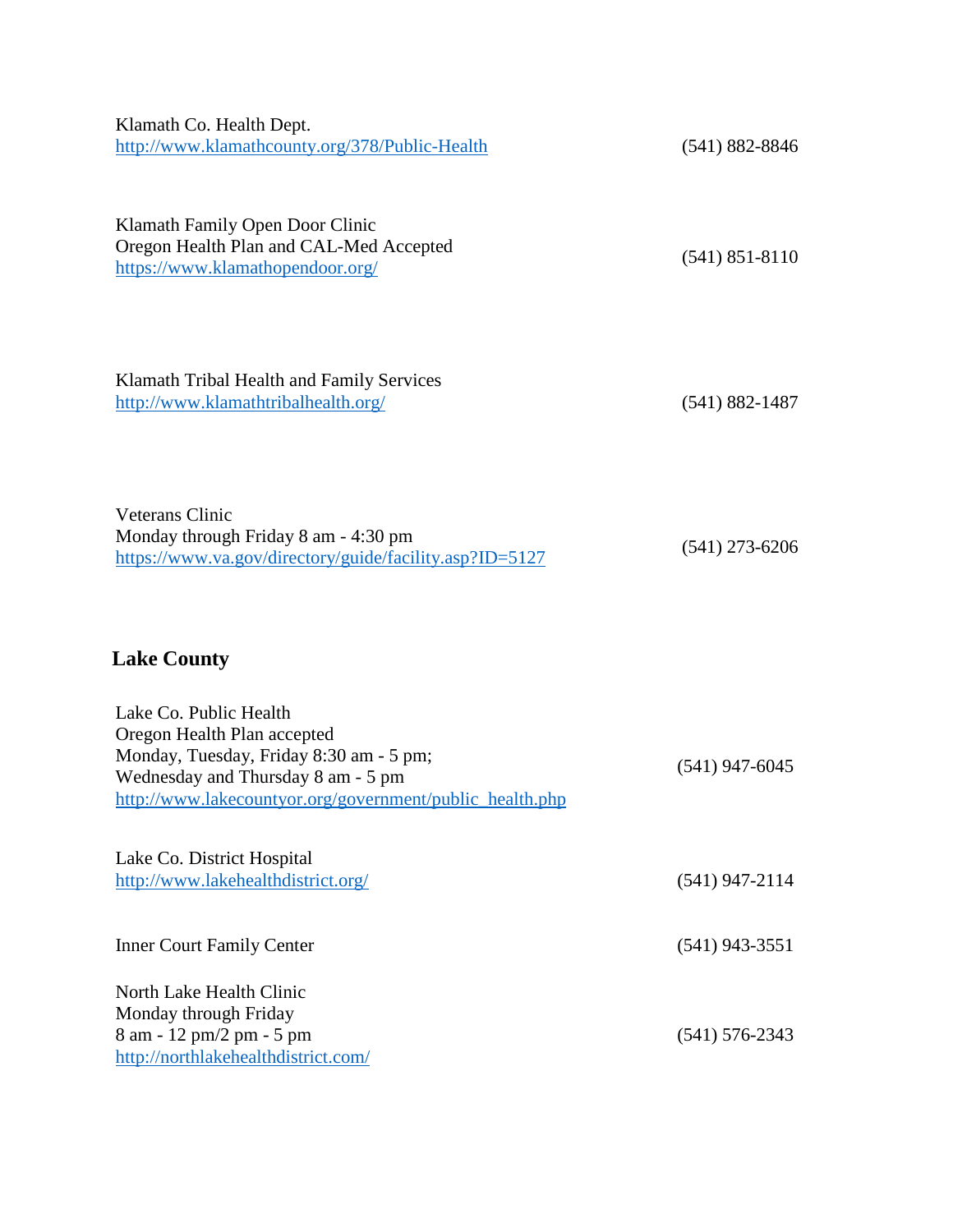#### Benefits/Other Assistance

| <b>DHS Self Sufficiency</b>                                                     |                               |
|---------------------------------------------------------------------------------|-------------------------------|
| Food stamps, Oregon Health Plan application (also see Oregon                    |                               |
| Helps)                                                                          | $(541) 883 - 5511$            |
| http://www.oregon.gov/DHS/Offices/Pages/Self-Sufficiency.aspx                   |                               |
|                                                                                 |                               |
| Family Support & Connections                                                    |                               |
| Program for eligible TANF clients                                               |                               |
| http://www.klcas.org/                                                           | $(541) 882 - 3500$            |
|                                                                                 |                               |
| The Klamath Tribes Social Services TANF Assistance                              |                               |
| http://klamathtribes.org/administration/                                        | $(541)$ 783-2219, x 107 & 132 |
|                                                                                 |                               |
| Oregon Helps                                                                    |                               |
| Assists individuals with determining services for which they may<br>be eligible |                               |
| http://211info.org/oregonhelps/                                                 |                               |
|                                                                                 |                               |
| Oregon Legal Aid Services                                                       |                               |
| https://lasoregon.org/                                                          | $(541)$ 273-0533              |
|                                                                                 |                               |
| Various legal assistance                                                        |                               |
| https://lasoregon.org/locations/item.6235-                                      | $(800)$ 480-9160              |
| Klamath_Falls_Regional_Office                                                   |                               |
| <b>State Housing Services</b>                                                   |                               |
| Social Security                                                                 |                               |
| SSDI, SSI, SSB                                                                  |                               |
| https://www.ssa.gov/agency/contact/phone.html                                   | $(800)$ 772-1213              |
|                                                                                 |                               |
| <b>Spokes</b>                                                                   |                               |
| Advocate for disability issues/claims                                           | $(541) 883 - 7547$            |
| http://www.spokesunlimited.org/contact-us                                       |                               |
| <b>Veterans Services</b>                                                        |                               |
| http://www.klamathcounty.org/239/Veterans-Service-Office                        | $(541) 883 - 4274$            |
|                                                                                 |                               |
| Assistance with filing and following through with claims for                    |                               |
| veteran benefits                                                                |                               |
| https://www.benefits.va.gov/compensation/apply.asp                              | $(800)$ 382-9296              |
|                                                                                 |                               |

Children/Youth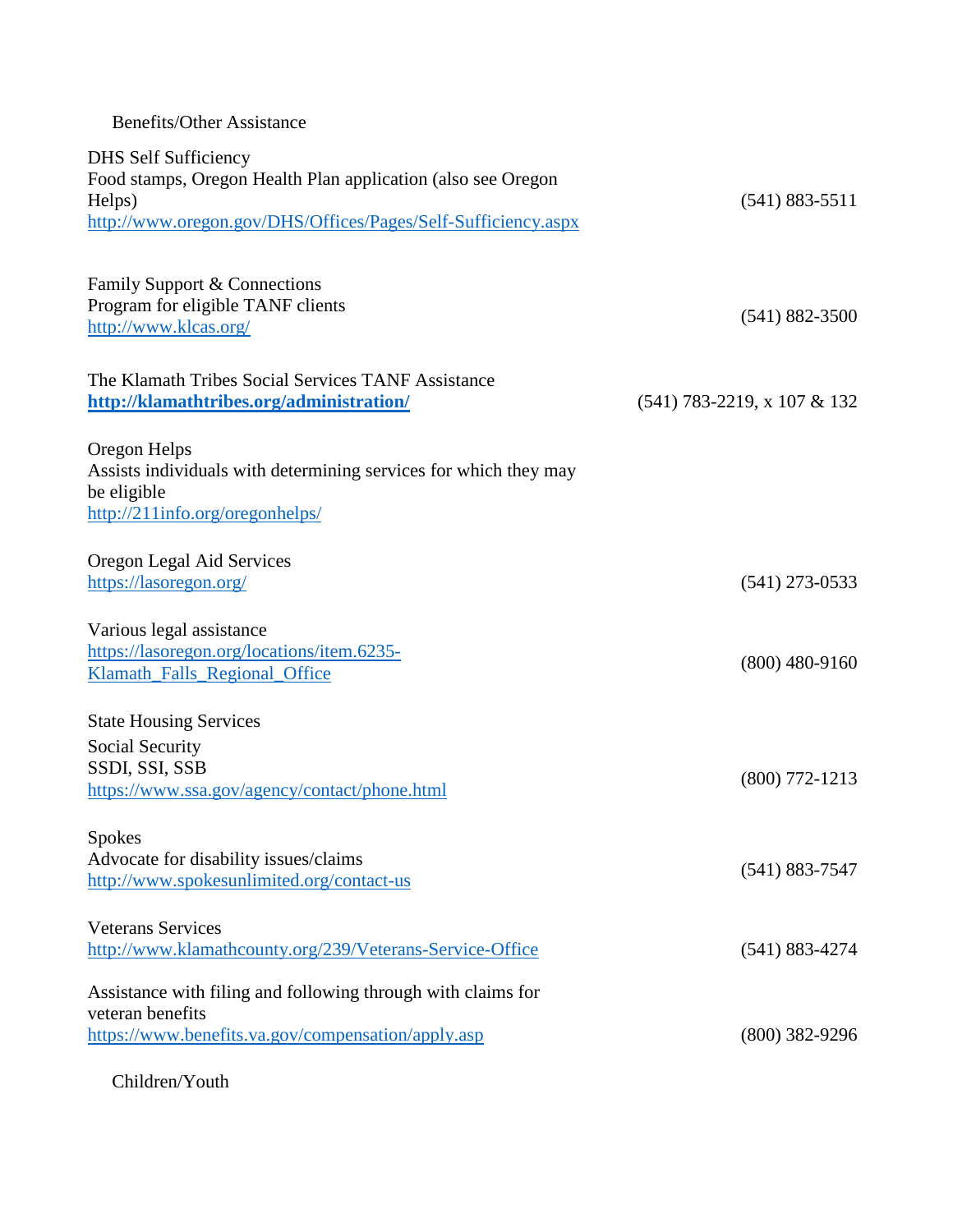## **Klamath County**

| Assistance League<br>Referred by schools only; school supplies $&$ clothes for low-income<br>children<br>https://www.assistanceleague.org/                       | See child's School |
|------------------------------------------------------------------------------------------------------------------------------------------------------------------|--------------------|
| <b>Integral Youth Services</b><br>Shelter, education, jobs, advocacy, services for homeless children<<br>http://integralyouthservices.org/                       | $(541) 885 - 4929$ |
| Klamath Co. CASA<br><b>Court Appointed Special Advocate</b><br>https://www.klamathfallscasa.org/                                                                 | $(541) 885 - 6017$ |
| The Klamath Tribes Social Services<br>http://www.klamathtribalhealth.org/                                                                                        | $(541) 783 - 2219$ |
| <b>Pregnancy Hope Center</b><br>Free Pregnancy Testing, Peer Counseling, Parenting Classes<br>http://pregnancyhopecenter.com/                                    | $(541) 883 - 4357$ |
| <b>Klamath/Lake County:</b>                                                                                                                                      |                    |
| Klamath and Lake County Child Care Resource & Referral<br>https://oregonearlylearning.com                                                                        | $(800) 866 - 9835$ |
| Klamath and Lake County Child Care Referrals to in-home/center-based<br>child care                                                                               | $(541) 882 - 2308$ |
| <b>Family Support Division</b><br>District Attorney's office for assistance in collecting child support and<br>services<br>http://klamathcounty.org/260/Services | $(541)$ 776-6043   |

## **Lake County:**

| Lake Co. CASA                           | $(541)$ 417-1333 |
|-----------------------------------------|------------------|
| <b>Court Appointed Special Advocate</b> |                  |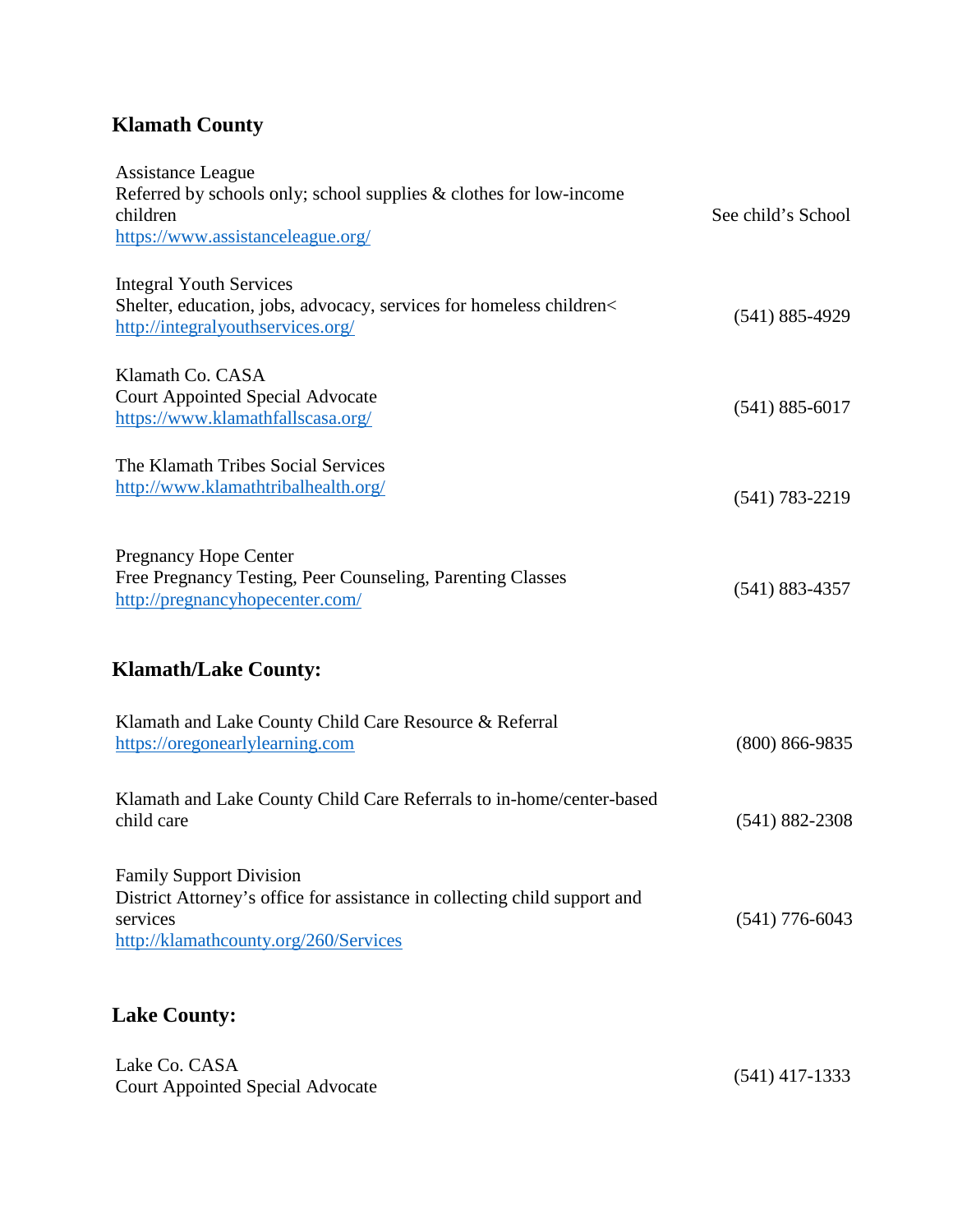Counseling <http://casalakecounty.com/>

#### **Klamath County**

| Best Care Treatment Services (Drug / Alcohol)<br><b>In-patient Treatment</b><br><b>Out-patient Treatment</b><br>https://www.ridgefieldrecovery.com/ | $(541) 883 - 2795$<br>$(541)$ 205-3459 |
|-----------------------------------------------------------------------------------------------------------------------------------------------------|----------------------------------------|
| KADA House (Drug / Alcohol)<br>501 S. 5th St.                                                                                                       | 1-800-839-1594                         |
| Klamath Co. Mental Health<br>https://www.countyoffice.org/or-klamath-county-mental-health-department/                                               | $(541) 882 - 7291$                     |
| Klamath Tribal Health and Family Services<br>http://www.klamathtribalhealth.org/                                                                    | $(541) 882 - 1487$                     |
| Klamath Basin Behavioral Health<br>https://www.kbbh.org/                                                                                            | $(541) 883 - 1030$                     |
|                                                                                                                                                     |                                        |

#### **Counseling services for children; Oregon Health Plan accepted and sliding scale**

| <b>Lutheran Community Services</b>     |                    |
|----------------------------------------|--------------------|
| http://lcsnw.org/office/klamath-falls/ | $(541) 883 - 3471$ |

#### **Group and individual counseling services; Oregon Health Plan accepted and sliding Scale**

Transformation Wellness Center Drug and alcohol counseling <https://transformwc.org/> (541) 884-5244

#### **Lake County**

| Lake Co. Mental Health and LCS                           |                  |
|----------------------------------------------------------|------------------|
| Monday through Friday 8 am - 5 pm                        | $(541)$ 947-6021 |
| Food Boxes                                               |                  |
| http://www.lakecountyor.org/government/mental health.php |                  |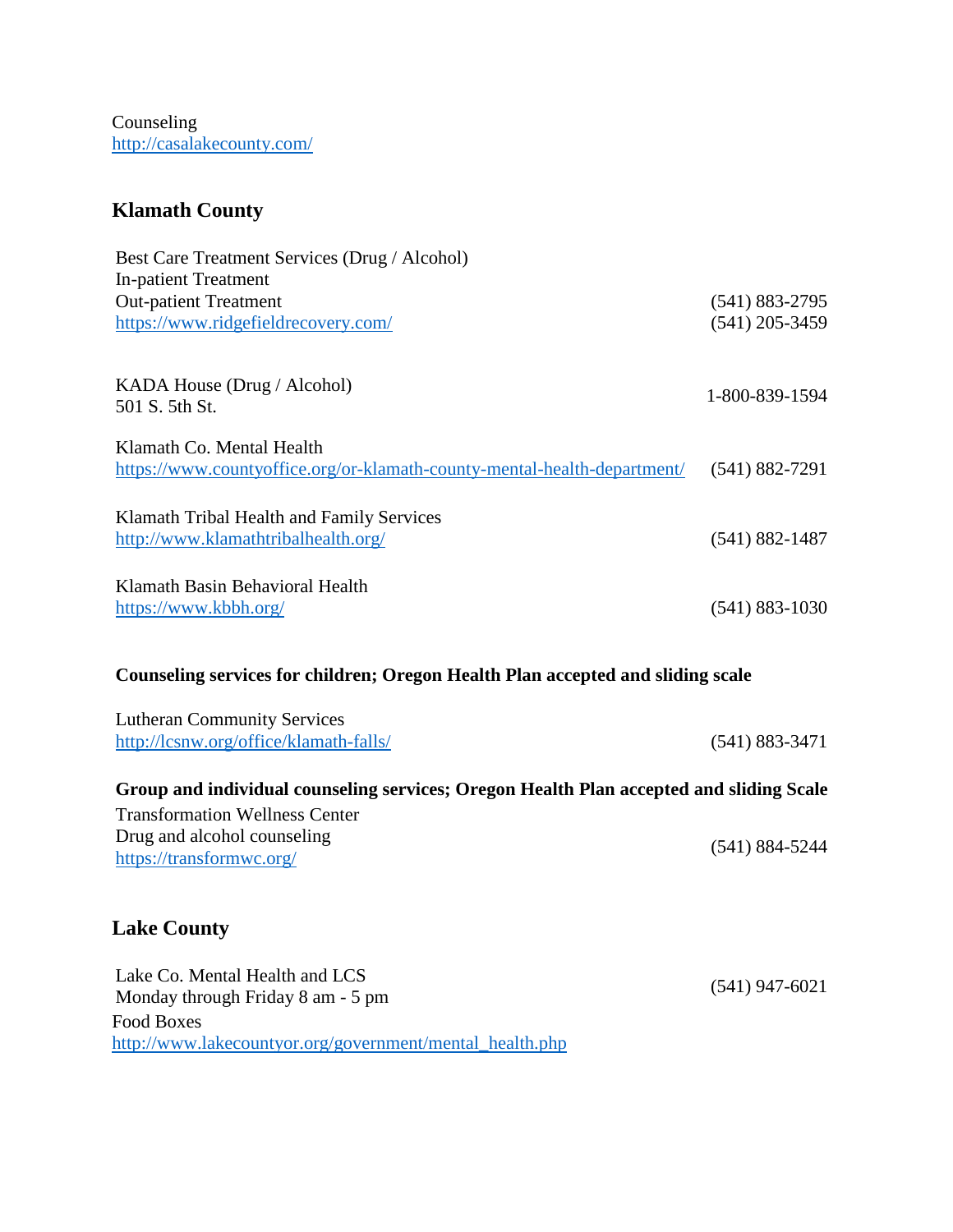## **Klamath County**

| <b>Monday</b>                                                                                                             | <b>Tuesday</b>                                                                                                           | Wednesday                                                                                                                                                                                                                                                                                                                                                                                                | <b>Thursday</b>                                                                               | Friday                                                                                                                                                                                                                                       |
|---------------------------------------------------------------------------------------------------------------------------|--------------------------------------------------------------------------------------------------------------------------|----------------------------------------------------------------------------------------------------------------------------------------------------------------------------------------------------------------------------------------------------------------------------------------------------------------------------------------------------------------------------------------------------------|-----------------------------------------------------------------------------------------------|----------------------------------------------------------------------------------------------------------------------------------------------------------------------------------------------------------------------------------------------|
|                                                                                                                           | <b>Salvation Army</b><br>2960 Maywood Dr.<br>#13                                                                         |                                                                                                                                                                                                                                                                                                                                                                                                          |                                                                                               |                                                                                                                                                                                                                                              |
| Klamath<br>Lutheran<br>1175 Crescent<br>Ave<br>$5:30$ pm -<br>7:00pm<br>$(541) 884 - 3452$<br>3rd, 4th and 5th<br>Mondays | 8:00am - 10:00am<br>$(541) 882 - 5280$                                                                                   | <b>Bly Chapel</b><br>61125 Highway 140<br>East, Bly<br>3rd Wed: 8:30am -<br>11:30pm<br>?<br>Chiloquin Care<br>Program<br>4th Wed. 10:00am-<br>1:00 <sub>pm</sub><br>??<br><b>Merrill Civic Center</b><br>365 E. Front St,<br>Merrill<br>2nd Wed: 10:00am -<br>12:00pm<br>Sprague River Bridges<br>Connection<br>23070 Sprague River<br>Highway<br>Wednesdays 9:00am -<br>$1:00$ pm<br>$(541) 891 - 1232$ | <b>Salvation Army</b><br>2960 Maywood<br>Dr. #13<br>8:00am -<br>11:00am<br>$(541) 882 - 5280$ | Nazarene<br>Church<br>2142 Carlson<br>Drive<br>$3:00$ pm -<br>$5:00$ pm<br>$(541) 882 - 4705$<br><b>Stewart Lennox</b><br><b>Baptist</b><br>3510 Emerald<br>$4:30pm$ -<br>5:30 <sub>pm</sub><br>2nd $&$ 4th<br>Fridays<br>$(541) 884 - 6854$ |
|                                                                                                                           | <b>Saving Grace</b><br>Lutheran<br>15681 Hwy 66,<br>Keno<br>3:00pm-4:00pm<br>2nd & 4th Tuesday                           |                                                                                                                                                                                                                                                                                                                                                                                                          |                                                                                               |                                                                                                                                                                                                                                              |
|                                                                                                                           | <b>Friends Church</b><br>1901 Oregon Ave<br>4:30pm- 6:00pm<br>Last 2 Tuesdays of<br>the month.                           |                                                                                                                                                                                                                                                                                                                                                                                                          |                                                                                               |                                                                                                                                                                                                                                              |
|                                                                                                                           | Living Springs<br>Fellowship<br>31897 Mission St,<br><b>Bonanza</b><br>3rd Tues: 9:00am -<br>11:00am<br>$(541)$ 545-6671 |                                                                                                                                                                                                                                                                                                                                                                                                          |                                                                                               |                                                                                                                                                                                                                                              |
|                                                                                                                           | Crescent/                                                                                                                |                                                                                                                                                                                                                                                                                                                                                                                                          |                                                                                               |                                                                                                                                                                                                                                              |
|                                                                                                                           | Ponderosa                                                                                                                | St. Paul's Church<br>801 Jefferson Street<br>9:00am - 12:00pm<br>$(541) 884 - 3585$                                                                                                                                                                                                                                                                                                                      |                                                                                               |                                                                                                                                                                                                                                              |
|                                                                                                                           | Christian                                                                                                                |                                                                                                                                                                                                                                                                                                                                                                                                          |                                                                                               |                                                                                                                                                                                                                                              |
|                                                                                                                           | Fellowship                                                                                                               |                                                                                                                                                                                                                                                                                                                                                                                                          |                                                                                               |                                                                                                                                                                                                                                              |
|                                                                                                                           | <b>Tuesdays</b>                                                                                                          | St. Vincent de Paul<br>4880 Bristol Ave<br>$4:30 \text{pm} - 6:00 \text{pm}$<br>$(541)$ 281-5345                                                                                                                                                                                                                                                                                                         |                                                                                               |                                                                                                                                                                                                                                              |
|                                                                                                                           | 10:00am-12:00pm                                                                                                          |                                                                                                                                                                                                                                                                                                                                                                                                          |                                                                                               |                                                                                                                                                                                                                                              |
|                                                                                                                           | $\tilde{?}$<br>Bonanza AOG                                                                                               |                                                                                                                                                                                                                                                                                                                                                                                                          |                                                                                               |                                                                                                                                                                                                                                              |
|                                                                                                                           | 9:00am-11:00am                                                                                                           | $\boldsymbol{\gamma}$                                                                                                                                                                                                                                                                                                                                                                                    |                                                                                               |                                                                                                                                                                                                                                              |
|                                                                                                                           | 3rd Tuesday                                                                                                              |                                                                                                                                                                                                                                                                                                                                                                                                          |                                                                                               |                                                                                                                                                                                                                                              |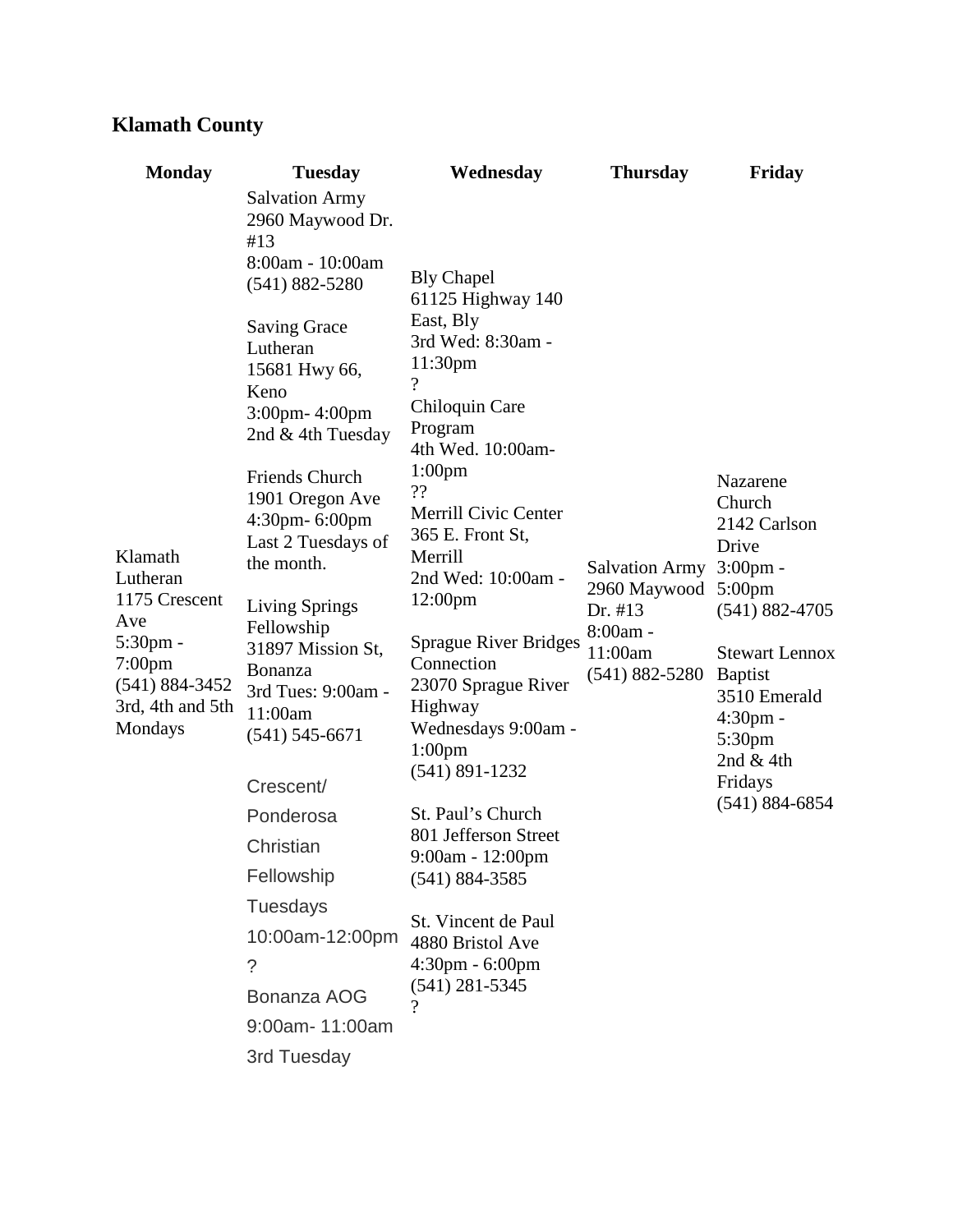## **Klamath/Lake County**

| Klamath/Lake Counties Food Bank       |
|---------------------------------------|
| 3231 Maywood Dr, Klamath Falls        |
| Monday through Friday 8:00am - 4:00pm |
| Referral to distribution sites        |
| https://www.klamathfoodbank.org/      |
|                                       |

## **Lake County**

| 1st Presbyterian Church<br>619 S 1st St, Lakeview<br>Fri: 2:00pm - 4:00pm                                                                                     | $(541)$ 947-2909   |
|---------------------------------------------------------------------------------------------------------------------------------------------------------------|--------------------|
| Faith Center Foursquare Church<br>324 North M, Lakeview<br>Tue: 10:00am - 12:00pm                                                                             | $(541)$ 947-2956   |
| <b>Inner Court Family Center</b><br>723 Chewaucan, Paisley                                                                                                    | $(541)$ 943-3551   |
| Lake County Senior Citizen's Association<br>11 North G St, Lakeview                                                                                           | $(541)$ 947-6035   |
| North Lake County Wellness Ctr<br>Christmas Valley, 97641<br>Food share children and families extension<br><b>Food Resources</b>                              | $(541) 576 - 2115$ |
| <b>Klamath County</b>                                                                                                                                         |                    |
| <b>Integral Youth Services</b><br>Sack lunch available during the summer at multiple sites in community $(541)$ 882-2053<br>http://integralyouthservices.org/ |                    |
| Klamath Basin Senior Citizen's Association<br>http://www.oregon.networkofcare.org/splash.aspx?state=oregon                                                    | $(541) 883 - 7171$ |
| Klamath Falls Gospel Mission<br>Hot meals served daily                                                                                                        | $(541) 882 - 4895$ |

(541) 882-1223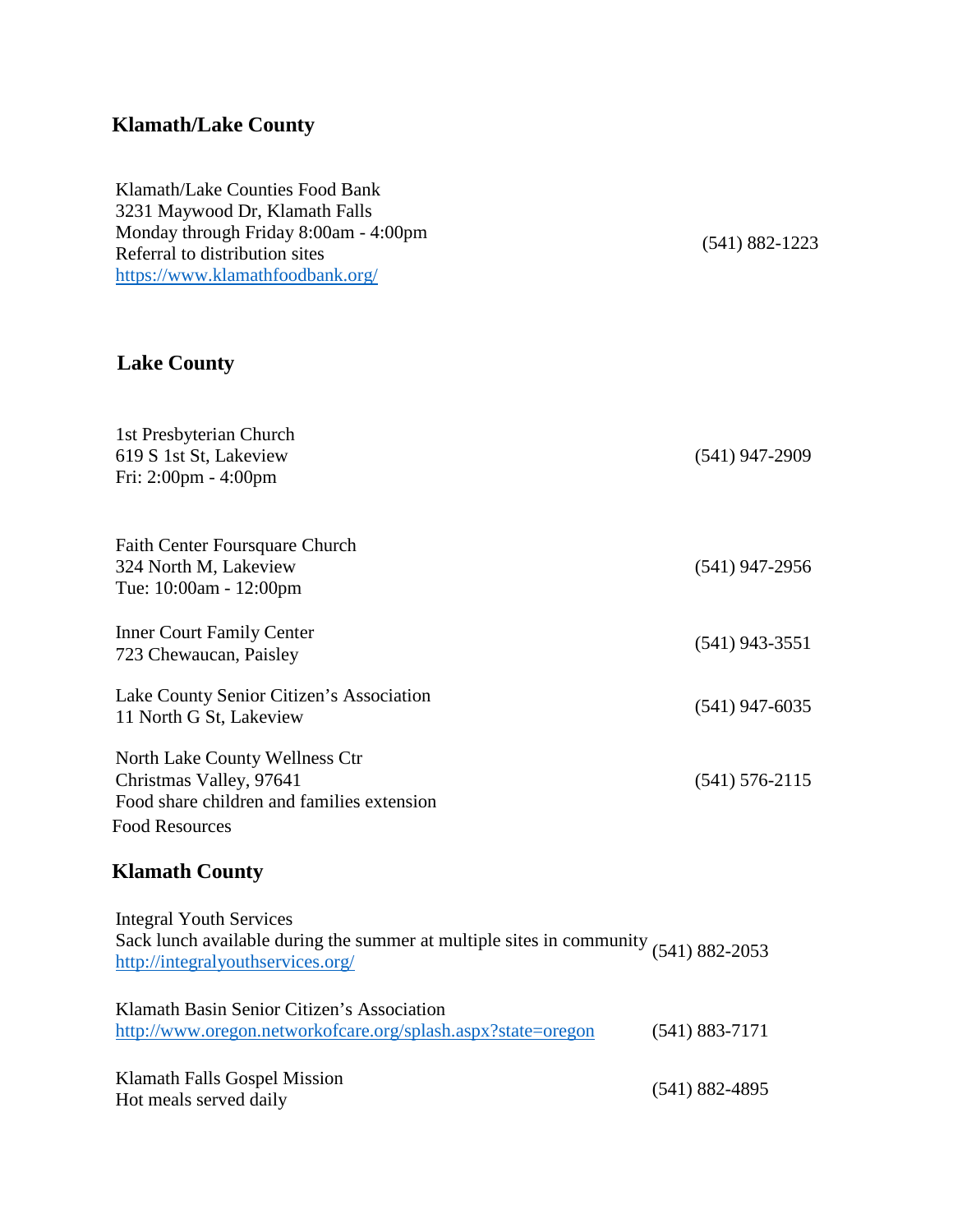<http://www.kfallsmission.org/index.php>

| The Klamath Tribes                                                                                                      | $(541) 882 - 1487$         |
|-------------------------------------------------------------------------------------------------------------------------|----------------------------|
| The Klamath Tribes, Deliveries<br>Mon - Fri: 8:30am - 5:00pm                                                            | $(541) 783 - 2219$         |
| <b>Oregon Family Nutrition</b><br>Free if eligible for Food Stamps                                                      | $(541) 883 - 7131$         |
| <b>WIC</b><br>Women, infants, and children<br>https://www.fns.usda.gov/wic/women-infants-and-children-wic               | $(541)$ 883-4276           |
| <b>Lake County</b>                                                                                                      |                            |
| Lake County Senior Citizen's Association<br>Meals on wheels and meals on-site                                           | $(541)$ 947-6035           |
| Sunshine Children's Center<br>Mon - Fri: 6:00am - 6:00pm                                                                | $(541)$ 947-2587           |
| Employment                                                                                                              |                            |
| <b>Klamath County</b>                                                                                                   |                            |
| <b>Express Personnel</b><br>https://www.expresspros.com/klamathfallsor/                                                 | $(541)$ 273-5000           |
| <b>Employment Trends</b>                                                                                                | $(541) 884 - 1410$         |
| The Klamath Tribes Education and Employment<br>http://klamathtribes.org/administration/education-and-<br>employmentiom/ | $(541)$ 783-2219,<br>x 115 |
| <b>Work Source Oregon</b>                                                                                               | $(541)$ 850-4563           |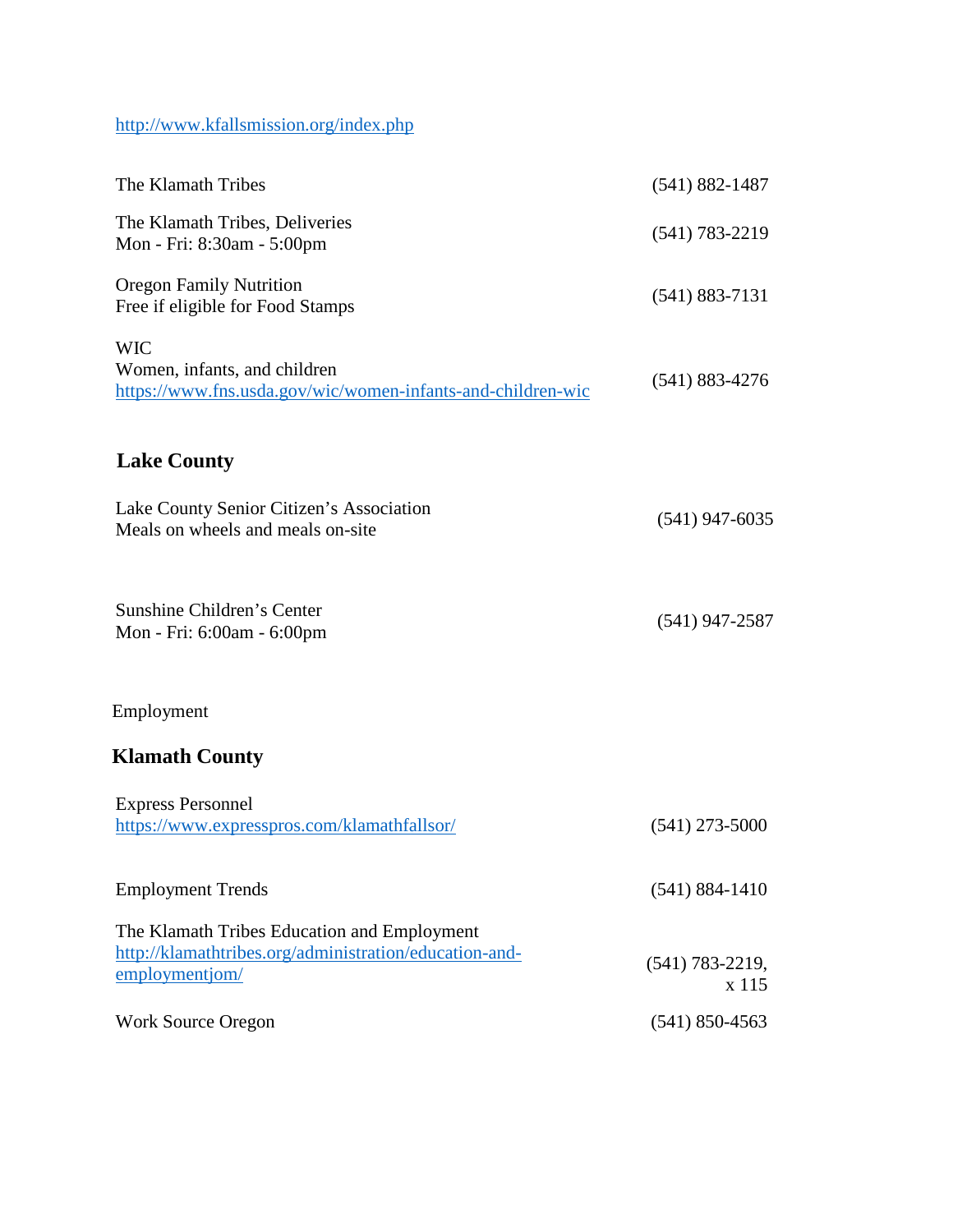## **Lake County**

| <b>WorkSource Oregon</b>                                                                            | $(541)$ 947-5702           |
|-----------------------------------------------------------------------------------------------------|----------------------------|
| <b>Rental Assistance</b>                                                                            |                            |
| <b>Klamath County</b>                                                                               |                            |
| The Klamath Tribes                                                                                  | $(541)$ 783-2219 x 163     |
| Rental assistance                                                                                   | $(800)$ 524-9787           |
| <b>Salvation Army</b><br>https://www.salvationarmyusa.org/usn/                                      | $(541) 882 - 5280$         |
| <b>United Christian Ministries</b><br>1745 Main Street<br>In-take on Tuesday 9:30am - 11:00am       | No Phone Calls             |
| <b>Klamath/Lake County</b>                                                                          |                            |
| <b>Klamath Housing Authority</b><br>HUD, Section 8, and other funding<br>http://klamathhousing.org/ | $(541) 884 - 0649$         |
| <b>State Housing Services</b><br><b>Clothing Resources</b>                                          | www.housingconnections.org |
| <b>Klamath County</b>                                                                               |                            |
| <b>Hospice Thrift Shop Treasures</b><br>http://www.klamathhospice.org/treasures/                    | $(541) 880 - 0596$         |
| <b>Integral Youth Services</b><br>Clothing and school supplies<br>http://integralyouthservices.org/ | $(541) 885 - 4929$         |
| Klamath Falls Gospel Mission<br>Furniture and clothing<br>http://www.kfallsmission.org/index.php    | $(541) 882 - 4895$         |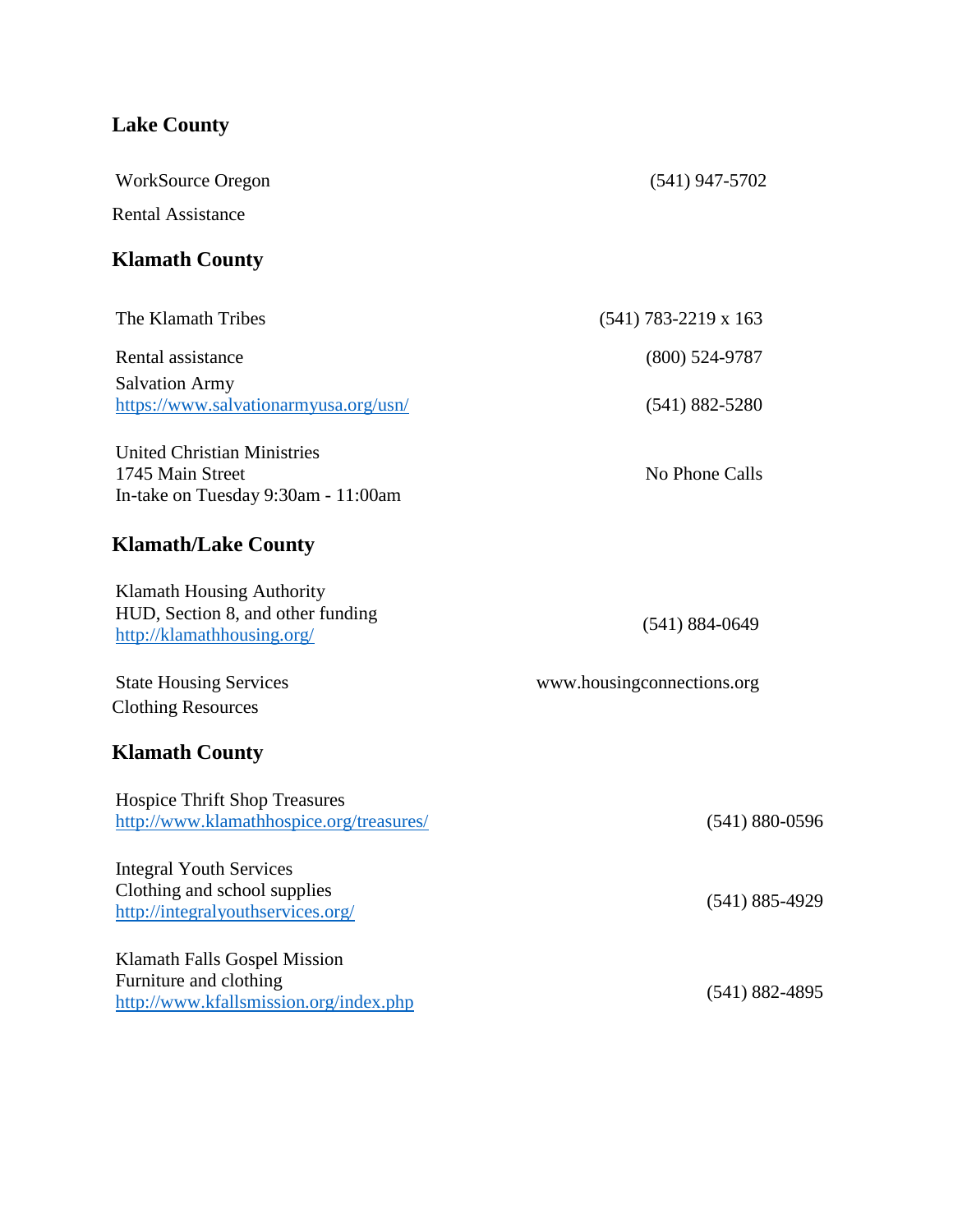| Klamath Foster/Adoptive Parent Assoc.<br>Deborah Duran                                                                     | $(541)$ 331-1687   |  |
|----------------------------------------------------------------------------------------------------------------------------|--------------------|--|
| The Klamath Tribes Healing Winds Hotline<br>https://www.ocadsv.org/find-help/programs/klamath-tribes-healing-winds         | $(800)$ 524-9787   |  |
| <b>Oregon Employment Department</b><br>Veteran's Only, Orlando Williams<br>http://www.oregon.gov/employ/pages/default.aspx | $(541)$ 850-4554   |  |
| <b>Sprague River Bridges Connection</b><br>Wed: 9:00am - 1:00pm<<br>http://spragueriver.webs.com/bridgeconnection.htm      | $(541) 891 - 1232$ |  |
| <b>Lake County</b>                                                                                                         |                    |  |
| Lake County Senior Citizen's Association                                                                                   | $(541)$ 947-6035   |  |
| <b>Opportunity Shop</b><br>Mon - Fri: 1:30pm - 4:00pm<br>Transportation                                                    | $(541)$ 947-4884   |  |
| <b>Klamath County</b>                                                                                                      |                    |  |
| <b>DAV</b> Transports<br>White City<br>https://www.dav.org/veterans/i-need-a-ride/                                         | $(541)$ 273-0256   |  |
| <b>DHS-SPD-Medical Transports</b><br><b>Oregon Plus Packages</b>                                                           | $(888) 518 - 8160$ |  |
| Dial-A-Ride<br>Transportation service for seniors and disabled. Applications:<br>www.basintransit.com                      | $(541) 883 - 2877$ |  |
| Klamath Basin Senior Citizen's Association<br>Rides for seniors and disabled                                               | $(541) 883 - 7315$ |  |
| The Klamath Tribes                                                                                                         | $(541) 882 - 1487$ |  |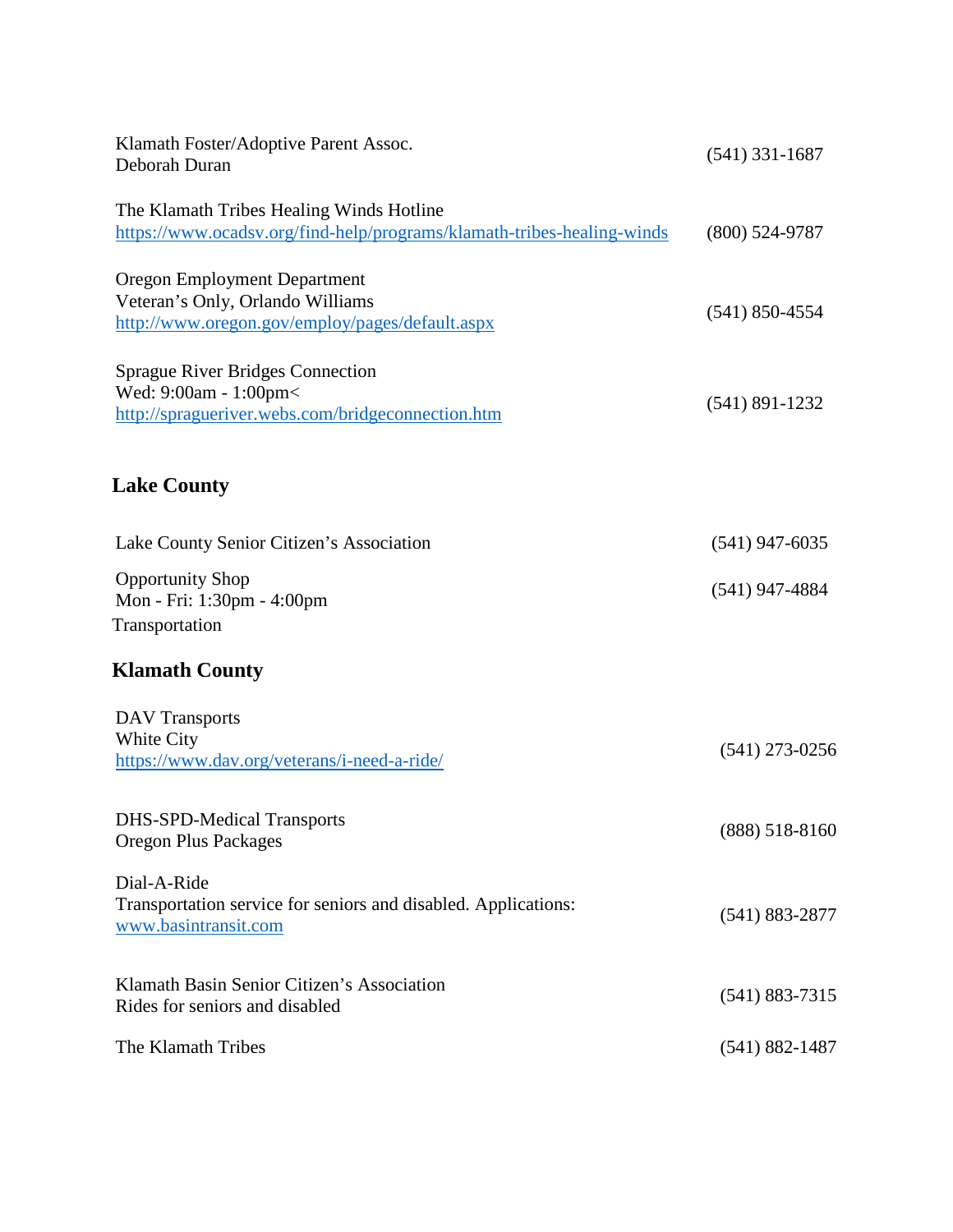| Call to arrange time                                                             | $(800)$ 522-6290   |
|----------------------------------------------------------------------------------|--------------------|
| <b>Public Transportation</b><br>Call for route information                       | $(541) 883 - 2877$ |
| Utility/Weatherization<br>http://www.publictransportation.org/Pages/default.aspx |                    |
| <b>Klamath County</b>                                                            |                    |

| Klamath Basin Senior Citizen's Council<br>Low-income energy assistance                                                                                       | $(541)$ 273-0256   |
|--------------------------------------------------------------------------------------------------------------------------------------------------------------|--------------------|
| The Klamath Tribes                                                                                                                                           | $(541) 783 - 2219$ |
| The Klamath Tribes Weatherization                                                                                                                            | $(800)$ 524-9787   |
| <b>Salvation Army</b><br>Utility assistance<br>https://www.salvationarmyusa.org/usn/                                                                         | $(541) 882 - 5280$ |
| <b>Sprague River Bridges Connection</b><br>Limited burning firewood<br>http://spragueriver.webs.com/bridgeconnection.htm                                     | $(541) 891 - 1232$ |
| <b>United Christian Ministries</b><br>1745 Main Street<br>In-take on Tue: 9:30am - 11:00am                                                                   | No Phone Calls     |
| <b>Klamath/Lake County</b>                                                                                                                                   |                    |
| Oregon Human Development Corporation<br>Weatherization - Extension 11<br>http://www.ohdc.org/                                                                | $(541) 883 - 7186$ |
| <b>Lake County</b>                                                                                                                                           |                    |
| $\Gamma_{\text{max}}$ of $\Gamma_{\text{max}}$ $\Gamma_{\text{max}}$ $\Gamma_{\text{max}}$ $\Gamma_{\text{max}}$ $\Gamma_{\text{max}}$ $\Gamma_{\text{max}}$ |                    |

Inner Court Family Center Utility Mon - Thu: 9:00am - 2:00pm (541) 943-3551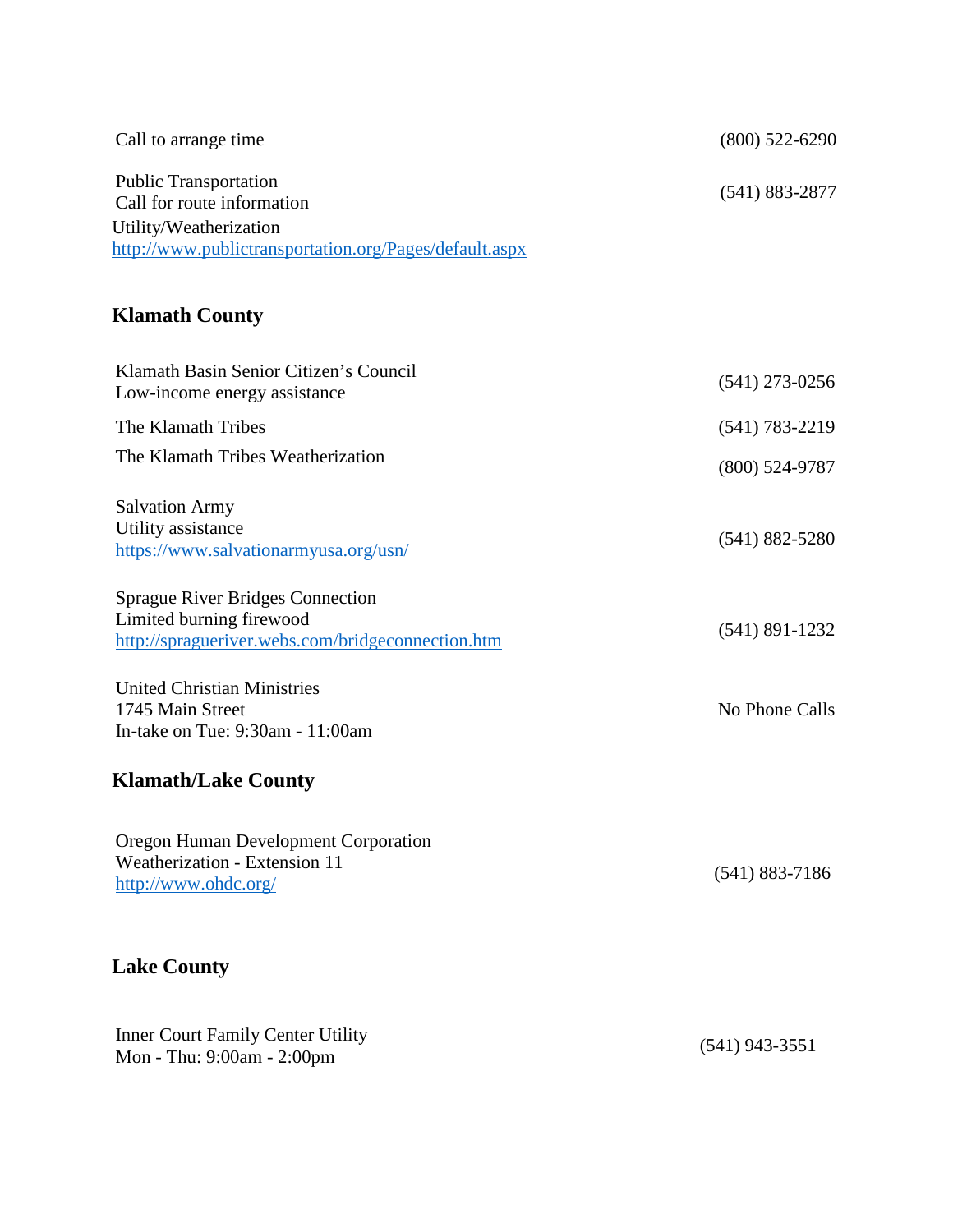Lake County Senior Citizen's Association Low-income energy assistance (541) 947-6035 Housing Resources

#### **Klamath/Lake County**

Klamath & Lake Homeownership Center Homebuyer education & Foreclosure Prevention <http://www.klcas.org/homeownership/> (541) 882-3500

## **Klamath & Lake Community Action Services Direct Services/Providers:**

- Family Support and Connections
	- <sup>o</sup> <http://www.klcas.org/fsc/>
- Klamath and Lake Homeownership Center
	- <sup>o</sup> <http://www.klcas.org/homeownership/>
- Integral Youth Services
	- <sup>o</sup> <http://integralyouthservices.org/>
- Klamath Basin Senior Citizen's Association
- Klamath Falls Gospel Mission
	- <sup>o</sup> <http://www.kfallsmission.org/index.php>